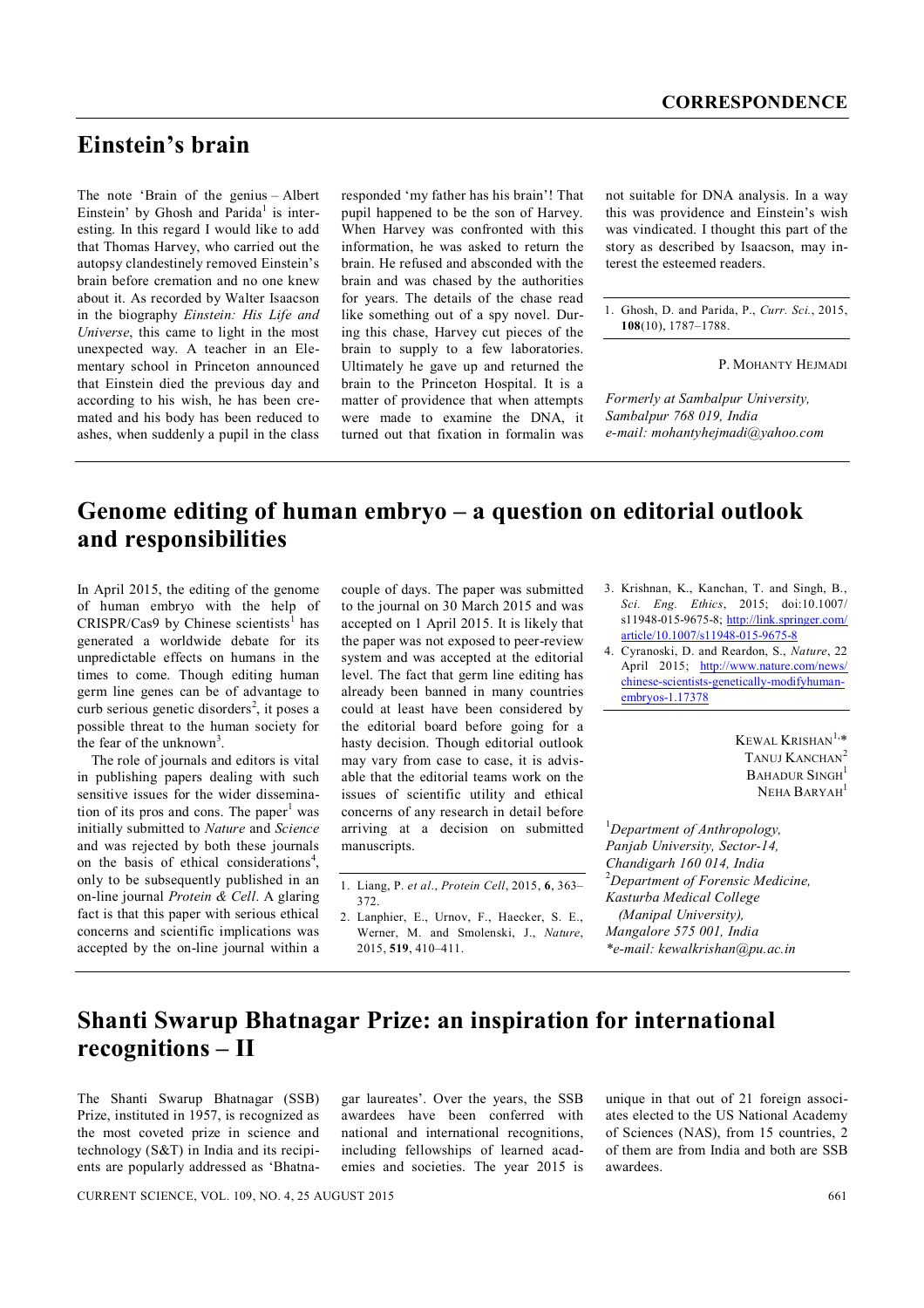#### **CORRESPONDENCE**

| Name and current affiliation                                  | Year of<br>Bhatnagar<br>Prize | Year of<br>election to<br><b>US NAS</b> | Year of election<br>to FRS | Research area                                         |
|---------------------------------------------------------------|-------------------------------|-----------------------------------------|----------------------------|-------------------------------------------------------|
| Manindra Agrawal<br>Professor, Department of Computer Science | 2003                          | 2015                                    | $\overline{\phantom{0}}$   | Complexity theory and<br>computational number theory  |
| and Engineering, Indian Institute of                          |                               |                                         |                            |                                                       |
| Technology, Kanpur                                            |                               |                                         |                            |                                                       |
| Satyajit Mayor                                                | 2003                          | 2015                                    |                            | Cell biology, biophysics and                          |
| Director, National Centre for Biological                      |                               |                                         |                            | biochemistry                                          |
| Sciences, Bengaluru                                           |                               |                                         |                            |                                                       |
| K. VijayRaghavan                                              | 1998                          | 2014                                    | 2012                       | Cellular and developmental biology                    |
| Secretary, Department of Biotechnology,                       |                               |                                         |                            |                                                       |
| New Delhi                                                     |                               |                                         |                            |                                                       |
| Conjeeveram S. Seshadri                                       | 1972                          | 2010                                    | 1988                       | Algebraic geometry and algebraic                      |
| Director-Emeritus, Chennai Mathematical                       |                               |                                         |                            | groups                                                |
| Institute, Chennai                                            |                               |                                         |                            |                                                       |
| Raghavendra Gadagkar                                          | 1993                          | 2006                                    |                            | Evolution of social life in insects,                  |
| INSA S. N. Bose Research Professor,                           |                               |                                         |                            | insect biodiversity, mathematical                     |
| J. C. Bose National Fellow,                                   |                               |                                         |                            | modelling in genetics and                             |
| Centre for Ecological Sciences,                               |                               |                                         |                            | developmental biology                                 |
| Indian Institute of Science,                                  |                               |                                         |                            |                                                       |
| Bengaluru and President,                                      |                               |                                         |                            |                                                       |
| <b>INSA New Delhi</b>                                         |                               |                                         |                            |                                                       |
| Raghunath A. Mashelkar                                        | 1982                          | 2005                                    | 1998                       | Chemical engineering                                  |
| National Research Professor,                                  |                               |                                         |                            |                                                       |
| <b>CSIR National Chemical Laboratory, Pune</b>                |                               |                                         |                            |                                                       |
| and President, Global Research Alliance                       |                               |                                         |                            |                                                       |
| Obaid Siddigi*                                                | 1975                          | 2003                                    | 1984                       | Molecular and behavioural genetics                    |
| G. Balakrish Nair                                             | 1998                          | 2002                                    |                            | Clinical microbiology, molecular                      |
| Executive Director, Translational Health                      |                               |                                         |                            | epidemiology and diarrhoeal                           |
| Science and Technology Institute,                             |                               |                                         |                            | diseases                                              |
| Faridabad                                                     |                               |                                         |                            |                                                       |
| Roddam Narasimha                                              | 1974                          | 2000                                    | 1992                       | Aerospace engineering and fluid                       |
| DST Year-of-Science Professor,                                |                               |                                         |                            | mechanics                                             |
| Jawaharlal Nehru Centre for Advanced                          |                               |                                         |                            |                                                       |
| Scientific Research (JNCASR), Bengaluru                       |                               |                                         |                            |                                                       |
| V. Radhakrishnan*                                             |                               | 1996                                    |                            | Astronomy, astrophysics and                           |
|                                                               |                               |                                         |                            | aeronautics                                           |
| C. R. Rao <sup>#</sup>                                        | 1959                          | 1995                                    | 1967                       | Mathematical sciences                                 |
| Distinguished Professor Emeritus,                             |                               |                                         |                            |                                                       |
| C. R. Rao Advanced Institute, Hyderabad                       |                               |                                         |                            |                                                       |
| Madhav Gadgil                                                 | 1986                          | 1991                                    |                            | Ecology, ecological history and                       |
| A-18, Spring Flowers, Panchvati,                              |                               |                                         |                            | environmental management                              |
| Pashan, Pune                                                  |                               |                                         |                            |                                                       |
| C. N. R. Rao                                                  | 1968                          | 1990                                    | 1982                       | Solid state and materials                             |
| National Research Professor,                                  |                               |                                         |                            | chemistry, structural chemistry                       |
| JNCASR, Bengaluru                                             |                               |                                         |                            |                                                       |
| M. S. Swaminathan                                             | 1961                          | 1977                                    | 1973                       | Genetics, cytogenetics and plant                      |
| Emeritus Chairman and Chief Mentor,                           |                               |                                         |                            | breeding                                              |
| M. S. Swaminathan Research Foundation,                        |                               |                                         |                            |                                                       |
| Chennai                                                       |                               |                                         |                            |                                                       |
| V. Ramalingaswami*                                            | 1965                          | 1973                                    | 1986                       | Animal, nutritional and applied<br>microbial sciences |

**Table 1.** US National Academy of Sciences foreign associates elected from India

**#** Elected as member.

\*Deceased.

NAS, established in 1863, is a society of distinguished scholars. Its membership is a widely accepted mark of excellence in science and is considered one of the highest recognitions that a scientist can receive. Presently, there are 2250 NAS members and 452 foreign associates, of which nearly 200 have received Nobel prizes<sup>1</sup>. The elected members must be US citizens, whereas foreign associates with citizenship outside the US are recognized for their distinguished and

continuing achievements in original research<sup>1</sup>. Out of 452 scientists recognized by NAS as foreign associates, till date, 14 are from India. It is heartening to note that all these luminaries from India, except V. Radhakrishnan, are recipients